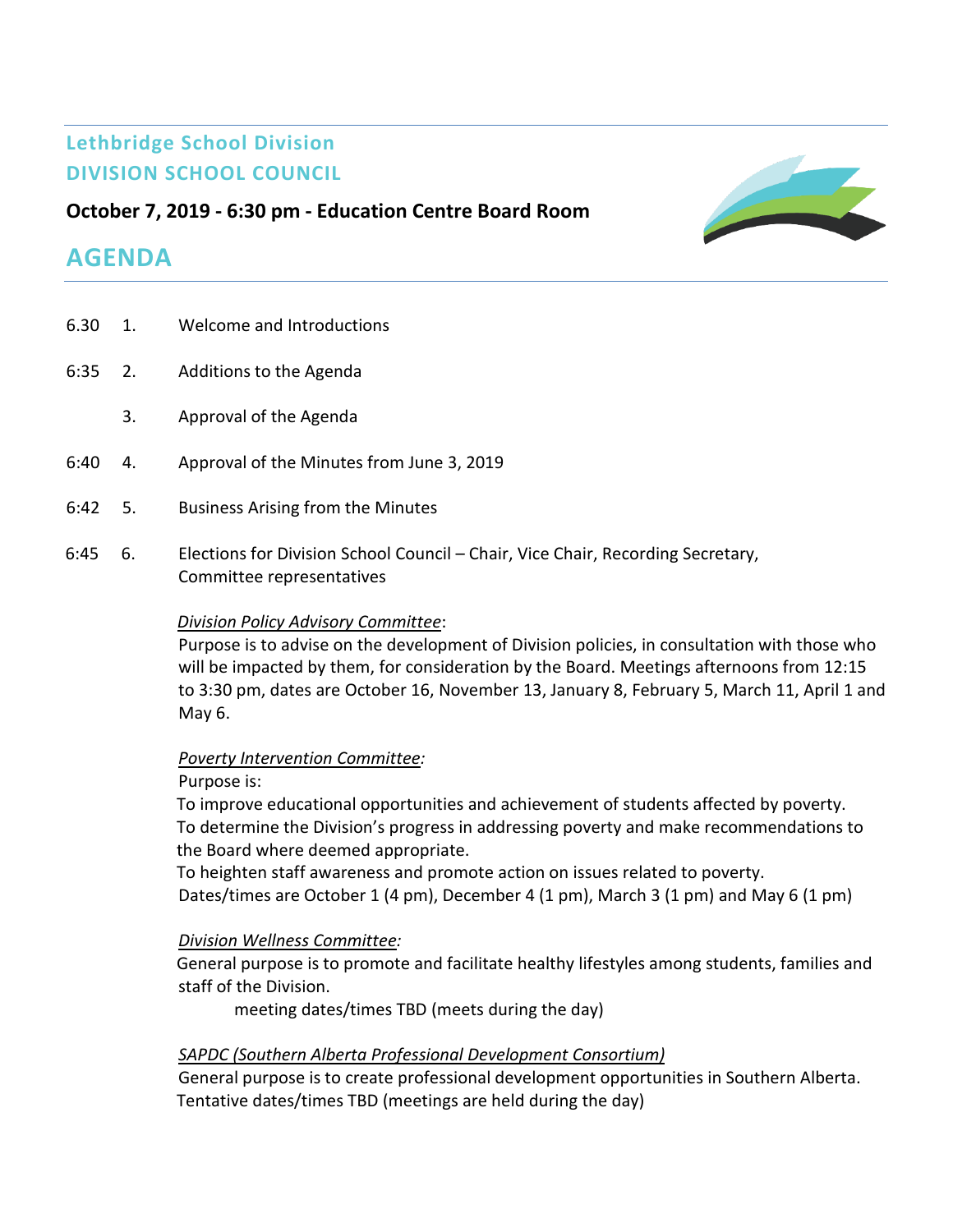## *Community Engagement Committee*:

General purpose is to develop and implement strategies for the Board to fully engage all sectors of the community. Meeting dates/times TBD (evening meetings starting at 6:00 pm, 5-6 meetings per year). First meeting will be held Thursday, October 10, 2019.

- 7:05 7. Trustee Report
- 7:10 8. Alberta School Councils Association Allison Pike
- 7:20 9. Superintendent's Report Cheryl Gilmore (Rik Jesse to attend on Cheryl's behalf)
	- School Council learning sessions (brainstorm ideas)
	- June DSC meeting
	- Division School, Council Guidelines and Board support for School Councils
	- School Council Membership List (Communications Officer puts list together from school website request link)
	- Inclement weather guidelines
	- School Calendar for 2020-21 and 2021-22. Need parent representation for calendar meeting to look at draft. Two Division School Council representatives. Meeting: Thursday, October 10 at 3:30 – 4:30
	- District School Council name change to Division School Council

# 10. Roundtable Reports

Reports are included with the agenda: an opportunity to highlight a very significant event or for questions from the representatives about information in a written report

7:35 11. Adjournment

## **Division School Council 2018-2019 Meeting Dates**

November 4, 2019 December 2, 2019 January 13, 2020 February 4, 2020 Town Hall Meeting March 2, 2020 April 6, 2020 May 4, 2020 June 1, 2020 – Dinner meeting

## **2018-2019 Division School Council Representatives**

| Chair                                 | <b>Joy Morris</b>          |
|---------------------------------------|----------------------------|
| Vice Chair                            | <b>Heather Paul</b>        |
| <b>Recording Secretary</b>            | Lyvia Hughes               |
| Policy Advisory Committee             | <b>Allison Pike</b>        |
|                                       | Alternate - Joy Morris     |
| <b>Poverty Intervention Committee</b> | <b>Heather Paul</b>        |
|                                       | Alison Alma-North          |
| Division Wellness Committee           | <b>Shannon Pratt</b>       |
|                                       | Alternate - Amber Johansen |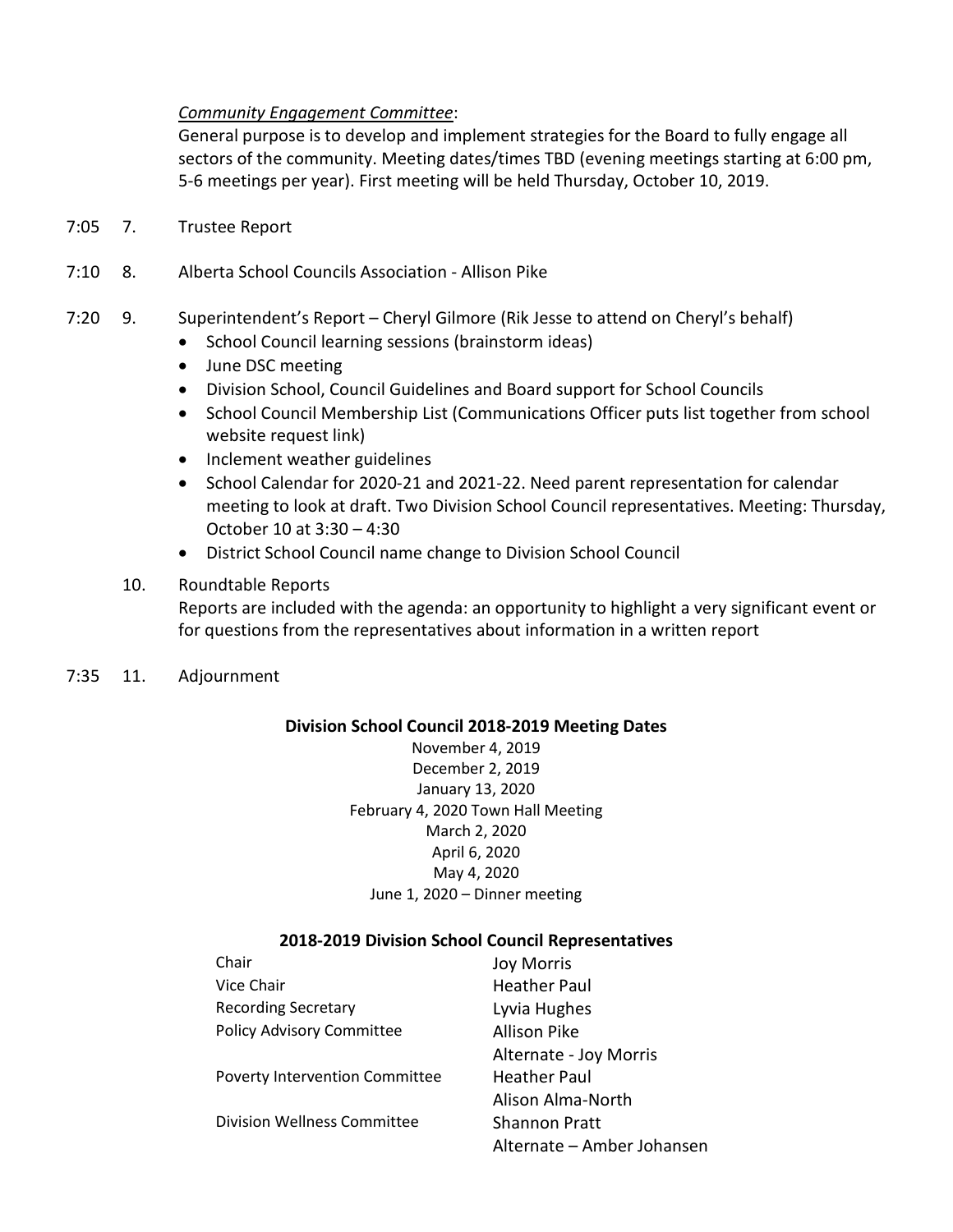SAPDC **Hollie Tarasewich** Community Engagement Committee Pauline Hall

Heather Paul Allison Pike Lyvia Hughes Amber Johansen Cynthia Young Hollie Tarasewich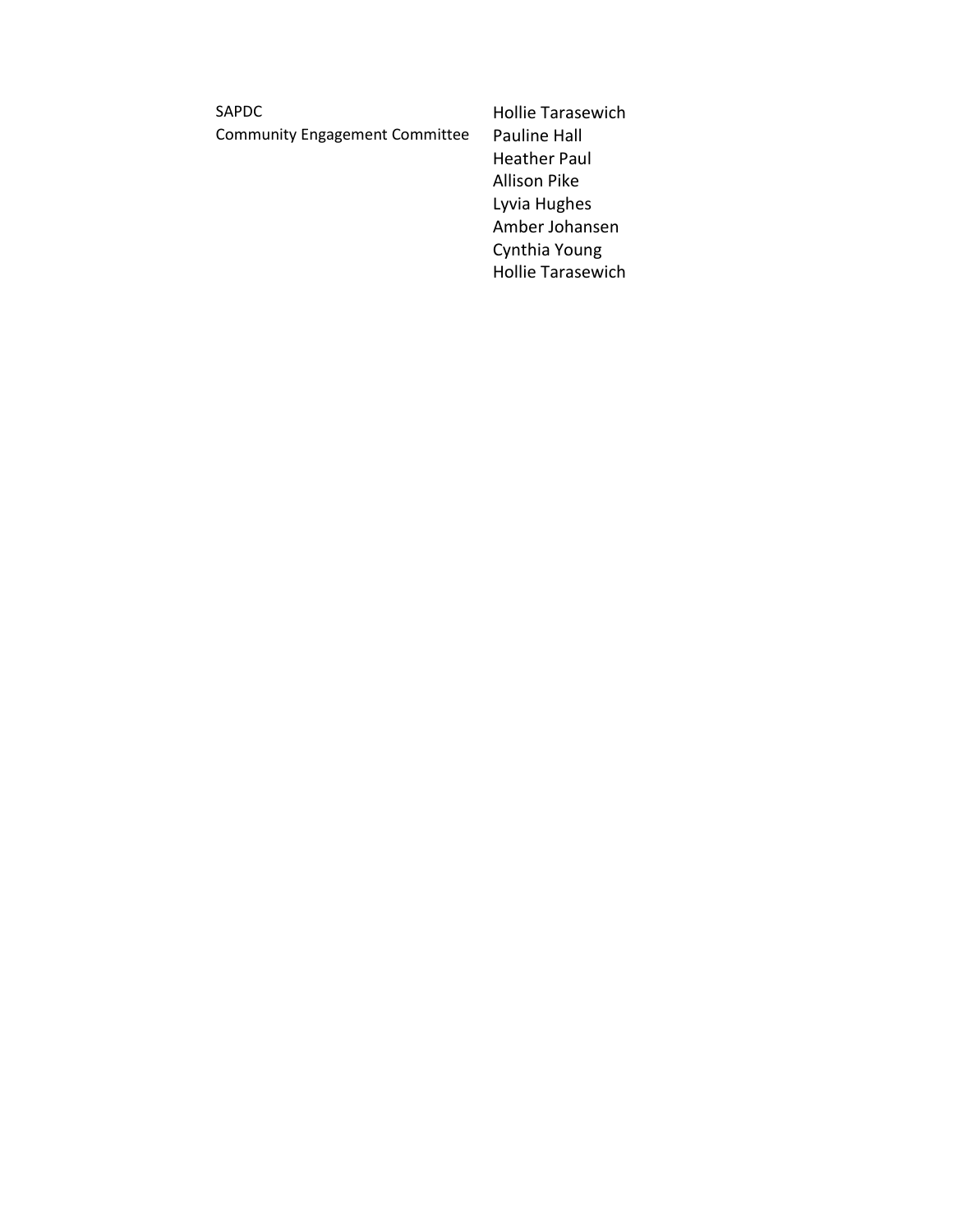# **District School Council Minutes for June 3, 2019**

## **1. Welcome**

# **2. Approval of Agenda**

Approved – Tisha Elford, Seconded by Edna Asem CARRIED

**3. Approval of Minutes** of May 6, 2019

Approved – Corrinne Steele; Seconded by Patti Bandstra CARRIED

- **4. Business Arising from the Minutes** None
- **5. Trustee Report**

Trustee Tyler Demers highlighted the Board meeting information: Friends of 51; Honoring Spirit Indigenous Awards; Public presentation by Allison Pike advocating for increased assistant compensation; Memorandum of Settlement – CUPE 290; In recognition of CUPE 2843 also provided the same bonus as negotiated with CUPE 290; Non-union staff also recognized; Budget Open House – Tuesday June 18 @ 6:30 p.m. Board Room

**6. ASCA – Allison Pike** No report

# **7. Reports:**

7.1. SAPDC – May 3 2019

Allison not here. Cheryl Gilmore reported that much of what SAPDC had planned for the spring was cancelled due to a freeze of professional learning during the election. Everything should be back to normal with respect to volume and delivery in the fall.

7.2. District Policy Advisory Committee – May 8, 2019

Five policies have been sent out to stakeholders for feedback: FNMI Policy; Religious and Patriotic Instruction; Wellness; Parent/ Teachers Interviews; Whistleblower. These policies will go to the Board in June.

7.3. Poverty Intervention Committee – May 22, 2019

Poverty Intervention luncheon

Meeting – new policy with poverty group guiding how funds are distributed; more of a focus will be on basic needs (e.g. breakfast and lunch programs, clothing)

## **8. New Business** None

# **9. Superintendent's Report**

9.1. Provincial news … no news to present

Recounted that the Board and Executive Council met with MLAs Shannon Phillip and Nathan Neudorf.

## **10. Roundtable Reports**

Galbraith – Jump Day combined with Sports Day (fundraising for the Heart and Stroke Foundation) Lakie – the entire school went to University for Track Day – amazing school spirit – really appreciated

Chinook – hosted the Provincial Student Leadership Conference

Senator Buchanan – Outdoor Build Day

Paterson – Math competition (University of Waterloo Math Contests – google – different grades have different titles) – engages students at all levels (students do not need to be at an advanced level); not expensive \$4.00/student; is a great opportunity.

**11. Adjournment** 7:10 pm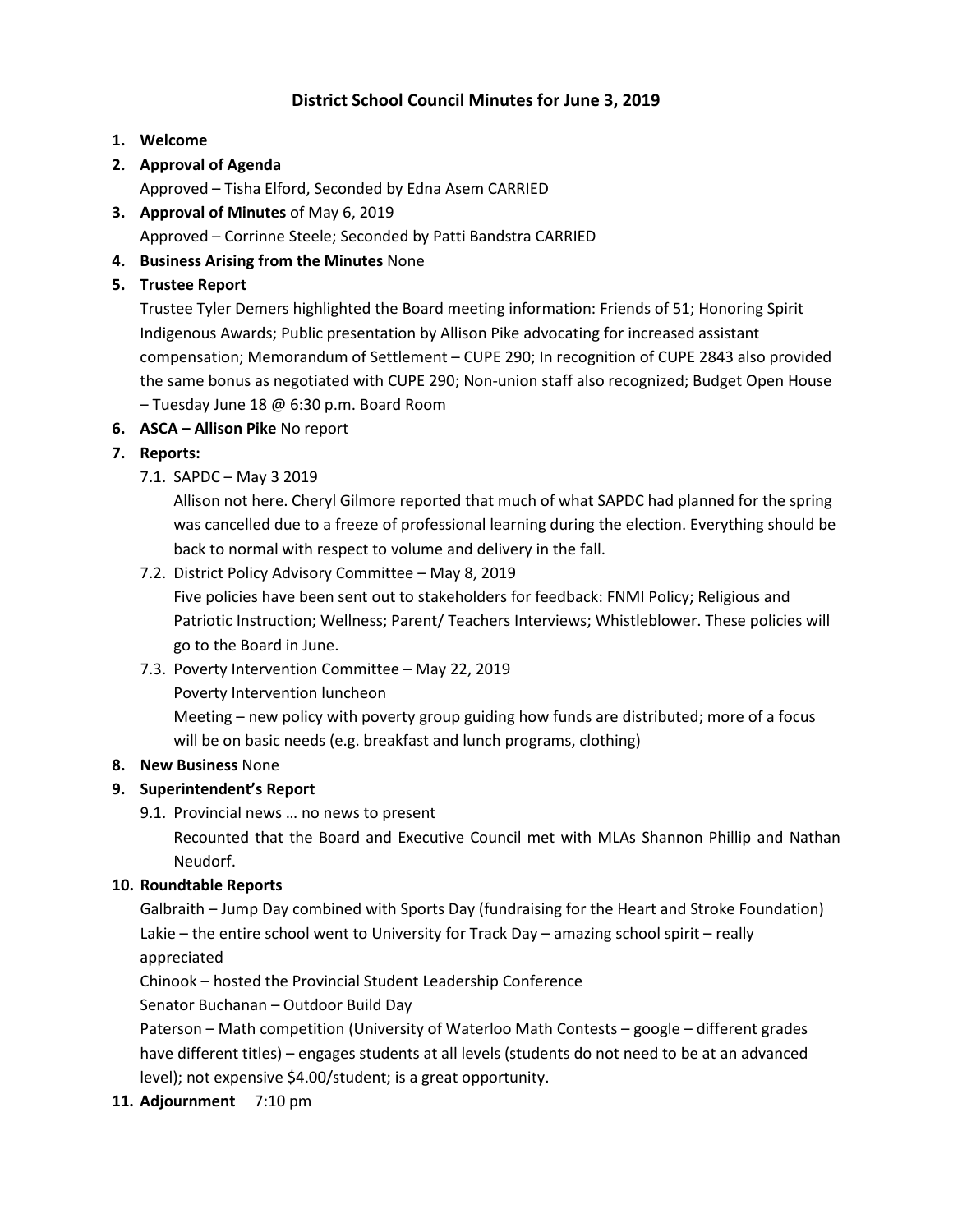

LETHBRIDGE SCHOOL DISTRICT NO. 51 Board of Trustees 433-15 St. S., Lethbridge, Alberta, T1J 2Z5 PHONE: 403-380-5301 FAX: 403-327-4387 www.lethsd.ab.ca

# **TRUSTEE report to school councils:**

June 25, 2019

## **BUDGET MEETING**

## **1. Opening Comments/Review of Belief Statements**

Trustees had the opportunity to make general comments on the budget and identify particular issues. The Board's budget belief statements were also reviewed.

## **2. Revenues**

Debate in this section focused on revenues, including fees, inter-fund transfers, etc.

Total revenues and the allocation to each block was finalized. Fee information was attached, which included fee overview, the summary of significant changes and the 2019‐2020 detailed proposed school fee listing. The Board approved the 2019‐2020 School Fee Schedule as presented. The Board approved the revenues for the 2019‐2020 Budget as presented.

## **3. Expenditures**

Debate occurred in five sections:

- Instructional Block

The Board approved the Instructional Block expenditures of the 2019‐2020 Budget as presented.

- Governance and System Administration

The Board approved the expenditures for Governance and System Administration of the 2019‐2020 Budget as presented, and not to exceed the 3.6% cap.

- Operations and Maintenance

The Board approved the expenditures for Operations and Maintenance of the 2019‐2020 Budget as presented. - Transportation

The Board approved the expenditures for Transportation of the 2019‐2020 Budget as presented.

- Capital

The Board approved the Capital and Debt Services expenditures of the 2019‐2020 Budget.

## **4. Budget Approval**

After consideration of the budget assumptions used in developing the budget and board budget beliefs and prior‐ ities:

The Board approved the 2019‐2020 Budget for Lethbridge School District No. 51, as detailed in the previous mo‐ tions, and authorized administration to allocate and expend funds in accordance with the budget.

The complete Board Budget Meeting agenda, which breaks down all of the information voted upon above, can be found here: [AGENDA](http://www.lethsd.ab.ca/documents/general/2019-06-25%20Budget%20Meeting%20Agenda.pdf)

Preliminary budget documents can be found at the following link, under the 2019-2020 Financial Information heading, under Operating Budget(s): **[BUDGET](http://www.lethsd.ab.ca/Financial%20Statements.php)** 

A story on the approval of the 2019-2020 preliminary budget can be found here: **[APPROVED](http://www.lethsd.ab.ca/view.php?action=object&id=89297&stream=Homepage%20News)** 

## **BOARD OF TRUSTEES**

Clark Bosch, Christine Light, Tyler Demers, Jan Foster, Donna Hunt, Doug James, Lola Major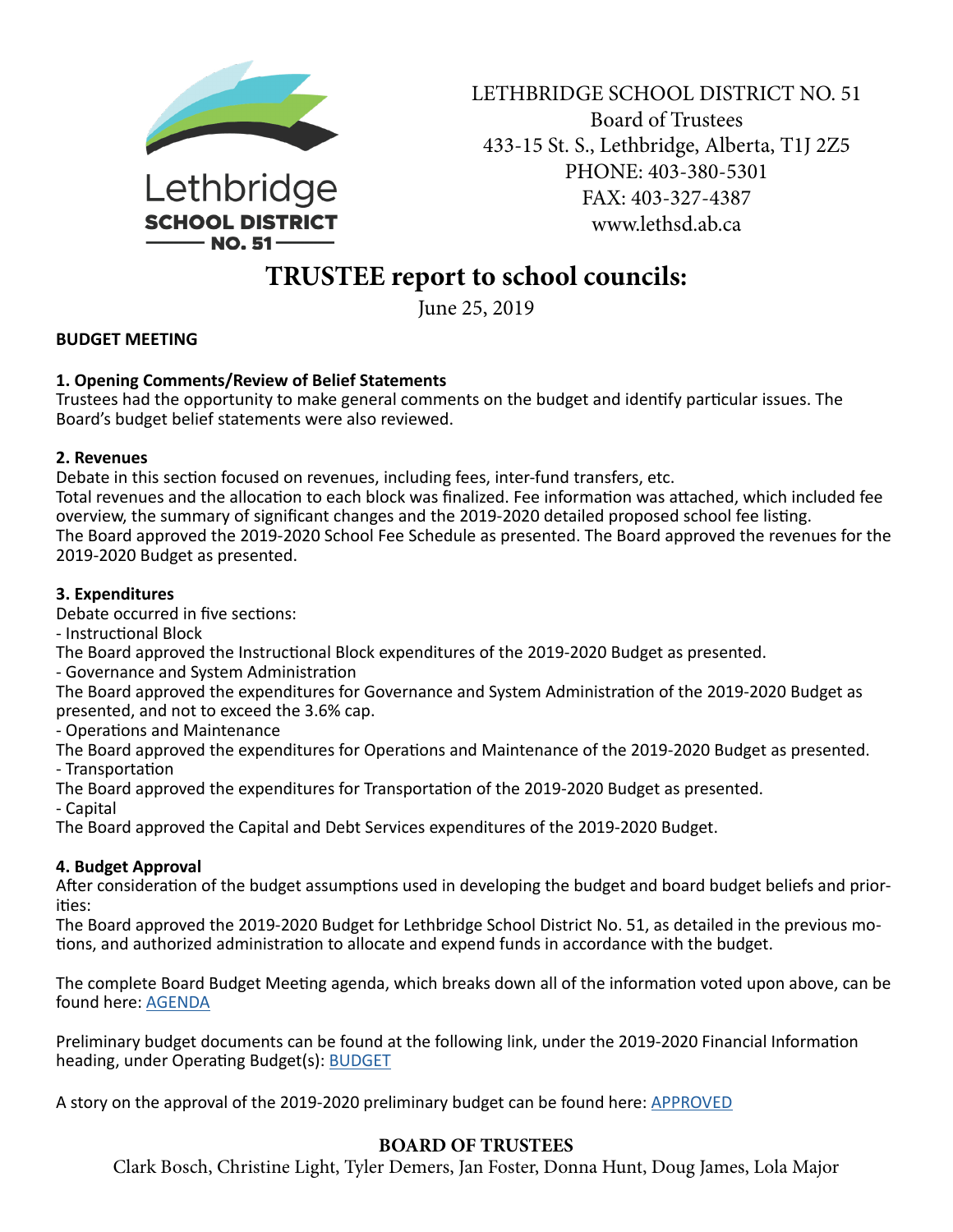## **REGULAR MEETING**

# **1. Friends of 51 Awards**

The Friends of 51 Awards provide formal recognition to individuals or groups who, as determined by the Board of Trustees, have provided significant service or contributions to Lethbridge School District No. 51. Recipients in attendance will be:

- Tony Vanden Heuvel, Director of Community Services, City of Lethbridge
- Abby Slovack, Land Development Manager, City of Lethbridge
- Michael Kelly, General Manager of Real Estate & Land Development, City of Lethbridge
- Dr. Jeanine Webber, Dean, Centre for Justice & Human Services, Lethbridge College
- Lorraine Leishman, Educational Assistant Program Instructor, Lethbridge College
- Dave Wells, Southern Alberta Interscholastic Administrative Council (SAIAC)

The Board presented the awards to the recipients in attendance.

More information on the award winners can be found here: [FRIENDS](http://www.lethsd.ab.ca/view.php?action=object&id=89309&stream=Homepage%20News)

# **2. ICE Scholarships**

Canada 150 Innovation Creativity and Entrepreneurship (ICE) is an annual scholarship awarded by Lethbridge School District No. 51. The awards seek to recognize student innovation, in keeping with the District's vision: Learners are innovative thinkers who are successful, confident, respectful and caring. Winners of the 2019 Canada ICE Scholarships are:

- Linda He (Chinook High School, Grade 10) Epistemic Responsibility
- Kanyon Jarvie & Amy Quan (WCHS, Grade 9) Go Nutty
- Maiya Clapton (WCHS, Grade 11) Spatial Awareness
- Dewuni De Silva & Michelle Wu (WCHS, Grade 11) Tailings Ponds
- The students were invited to attend the June Board meeting.

The Board congratulated the winners of the ICE Scholarships and presented them with a cheque and certificate. More information on the scholarship winners can be found here: [ICE](http://www.lethsd.ab.ca/view.php?action=object&id=89307&stream=Homepage%20News)

# **3. Approval of International Trip - LCI**

Lethbridge Collegiate Institute requested approval to take a group of students to Washington, D.C. and New York City, N.Y., USA from April 13 to April 18, 2020. The trip would be organized through Explorica. Information regarding the educational benefits of the trip and the proposed itinerary was attached. The estimated cost per student is \$2,372. Fundraising opportunities will be available to students to offset the cost of the trip. The Lethbridge Collegiate Institute trip to Washington, D.C. and New York City, N.Y., USA from April 13 to April 18, 2020 was approved, on the condition that all district policies and procedures are strictly followed.

# **4. Approval of International Trip - Chinook**

Chinook High School requested approval to take a group of choral students on a music festival trip to Anaheim, California, USA from April 23 to April 27, 2020. The trip would be organized through Affinity Group Tours. Infor‐ mation regarding the educational benefits of the trip and the proposed itinerary was attached. The estimated cost per student is \$1,975.

Fundraising opportunities will be available to students to offset the cost of the trip.

The Chinook High School music festival trip to Anaheim, California from April 23 to 27, 2020 was approved, on the condition that all district policies and procedures are strictly followed.

# **5. Policy Review**

District policies are reviewed on a continuous basis to ensure they reflect the position of the Board. The Policy Advisory Committee has representation from the Board, District School Council, each of the employee groups, and District and school administration.

# **BOARD OF TRUSTEES**

Clark Bosch, Christine Light, Tyler Demers, Jan Foster, Donna Hunt, Doug James, Lola Major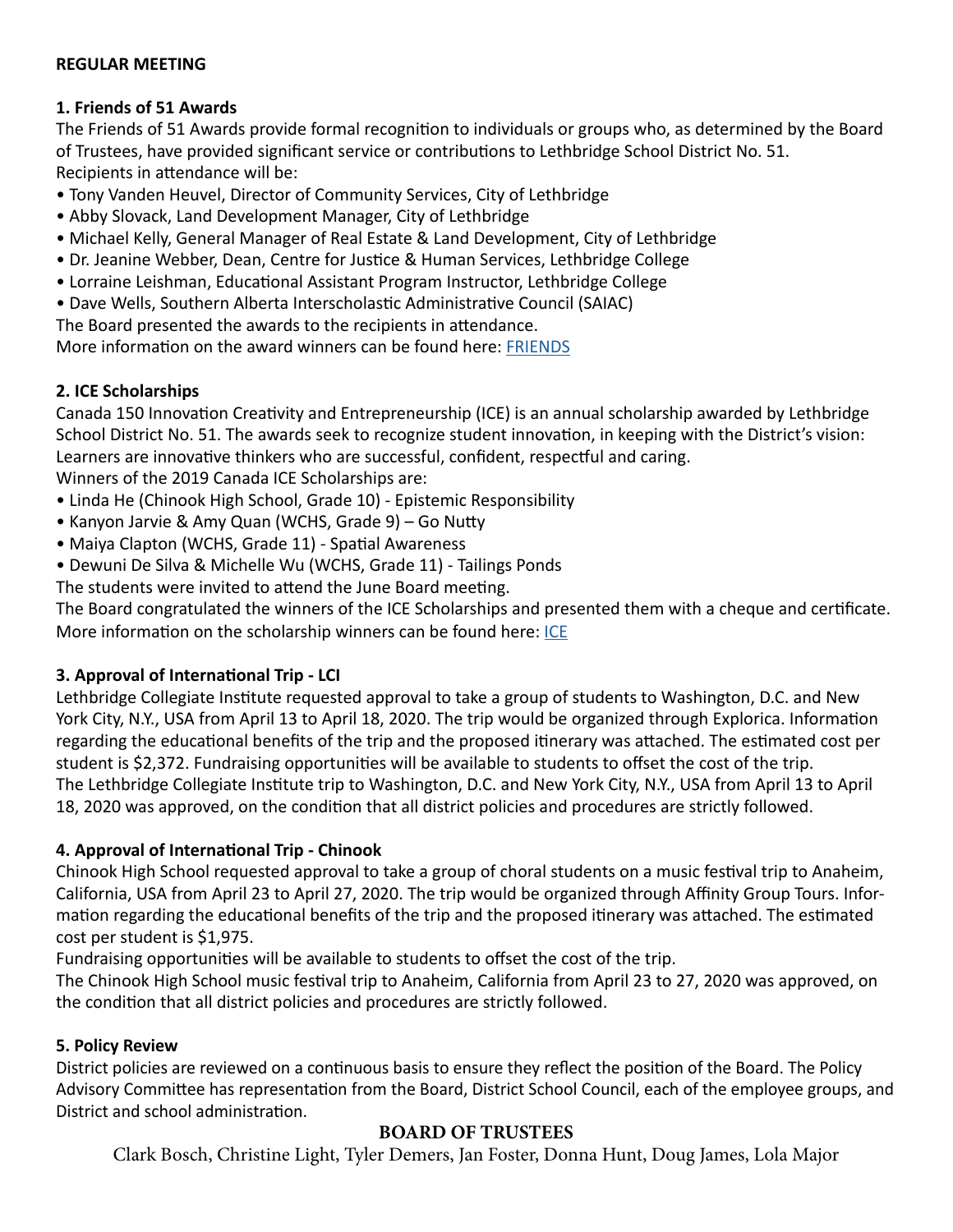# **5. Policy Review**

The Board adopted the revisions to the policies as presented by the Policy Advisory Committee, or as amended. 502.1 - Appendix A Student Code of Conduct (note that it is currently a provincial requirement to review the Stu‐ dent code of Conduct by June 30 of each year and confirm the review by a Board resolution). - Reviewed

- 400.3 Whistleblower Protection Amended
- 504.2 Wellness in Schools First reading
- 602.4 First Nationals, Metis and Inuit Education First Reading
- 602.8 Religious and Patriotic Instruction/Activities Amended
- 604.3 Locally Developed Courses Amended
- 609.6 Parent-Teacher Interviews Amended

The policies can be found beginning on Page 23 of the [AGENDA.](http://www.lethsd.ab.ca/documents/general/2019-06-25%20Board%20Meeting%20Agenda.pdf)

# **6. Third Quarter Financial Report**

The 2018‐2019 Third Quarter Financial Report for the District is provided for review. Director of Finance, Mark DeBoer, will be in attendance to respond to any questions trustees may have.

The Board received the 2018‐2019 Third Quarter Financial Report as presented.

The full report can be found, starting on Page 41 of the [AGENDA](http://www.lethsd.ab.ca/documents/general/2019-06-25%20Board%20Meeting%20Agenda.pdf).

# **7. May Board Public Forum - Response**

Concern was expressed regarding the level of compensation for Education Assistants in the District. The full re‐ sponse to the public forum inquiry can be found on Pages 76 and 77 of the [AGENDA](http://www.lethsd.ab.ca/documents/general/2019-06-25%20Board%20Meeting%20Agenda.pdf).

# **8. Public Forum**

Allison Pike requested the Board find ways to give educational assistants more time earlier in the day to prepare for their students, and for the Board to investigate ways to make EA positions more desirable. She also urged the Board to advocate strongly to the provincial government to provide the supports students need going forward.

# **9. Associate Superintendent Reports**

Christine Lee, Associate Superintendent, Business Affairs; Rik Jesse, Associate Superintendent, Human Resources and Morag Asquith, Associate Superintendent, Instructional Services, delivered their respective reports for the Board. To read the reports in full, see Page 79 of the [AGENDA](http://www.lethsd.ab.ca/documents/general/2019-06-25%20Board%20Meeting%20Agenda.pdf).

# **10. Administration Appointments**

The complete list of administration appointments for 2019‐2020 can be found on Page 101 of the [AGENDA](http://www.lethsd.ab.ca/documents/general/2019-06-25%20Board%20Meeting%20Agenda.pdf)

# **11. Board Reports**

Reports were delivered for Alberta School Boards Association (ASBA) Spring General Meeting, District School Council, Facilities Committee, Community Engagement Committee and Board Budget Committee. The reports begin on Page 10[5 of the A](http://www.lethsd.ab.ca/documents/general/2019-06-25%20Board%20Meeting%20Agenda.pdf)GENDA.

# **BOARD OF TRUSTEES**

Clark Bosch, Christine Light, Tyler Demers, Jan Foster, Donna Hunt, Doug James, Lola Major

**NEXT MEETING: Tuesday, September 24, 3:30 p.m. (public forum begins at 5 p.m.) Education Centre Boardroom - 433-15 St. S.**



Lethbridge **NO.51**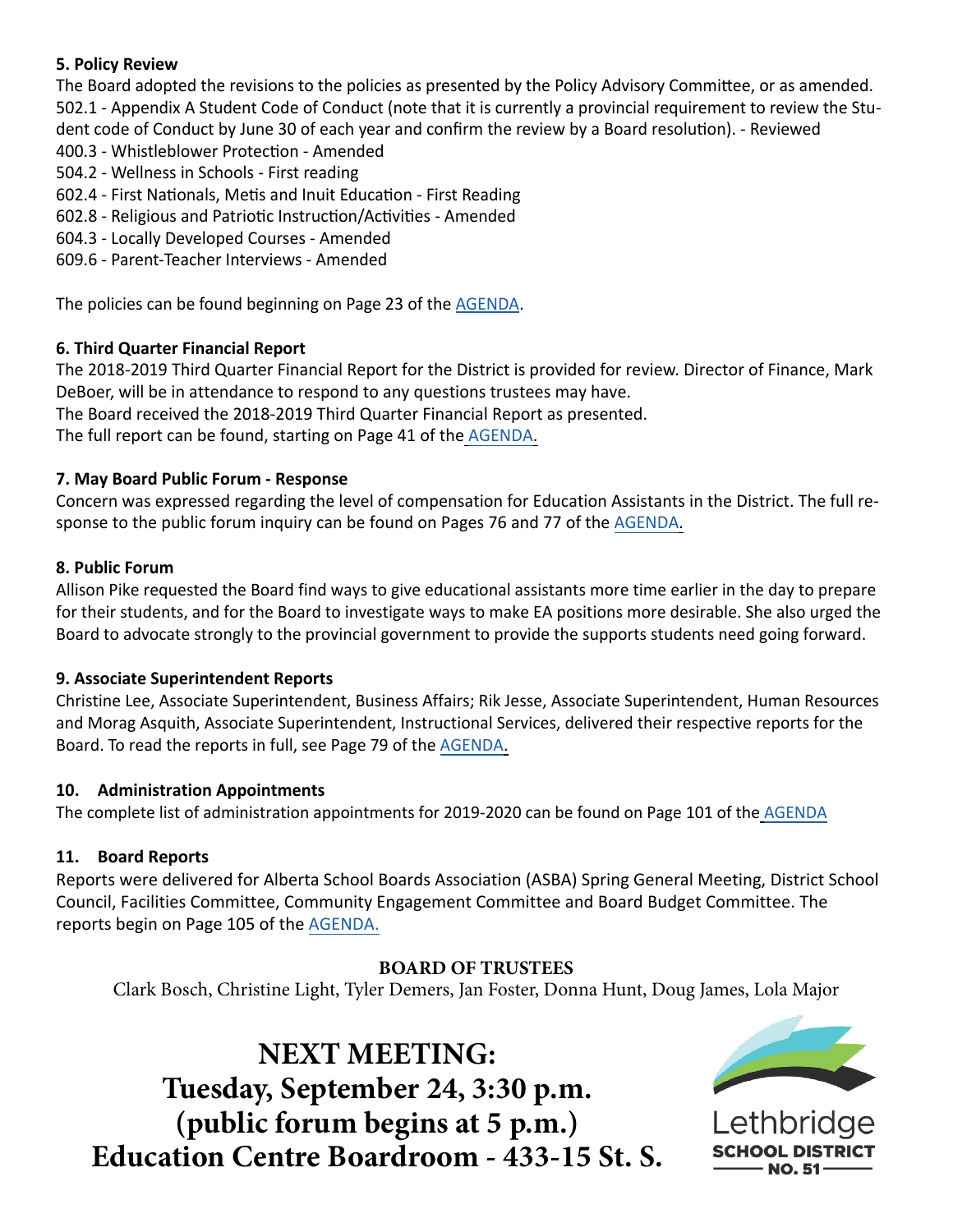

LETHBRIDGE SCHOOL DIVISION Board of Trustees 433-15 St. S., Lethbridge, Alberta, T1J 2Z5 PHONE: 403-380-5301 FAX: 403-327-4387 www.lethsd.ab.ca

# **TRUSTEE report to school councils:**

September 24, 2019

# **1. Website Presentation**

Communications Officer Garrett Simmons delivered a presentation to the Board in regards to the new Division website. Late in the 2018/2019 school year, the Division switched website providers. The Division website, and all school websites, have been switched to the BoxClever for Education platform. Simmons highlighted the new features of the websites, and outlined the Division's social-media strategy.

# **2. Approval of International Trip - G.S. Lakie**

G.S. Lakie Middle School requested approval to take a group of music students on a tour of musical historical sites in Nashville, Tennessee, USA from April 28 to May 3, 2020. Information regarding the educational benefits of the trip and the proposed itinerary were attached. The estimated cost per student is \$1,885. Fundraising opportunities will be available to students to offset the cost of the trip.

The G.S. Lakie Middle School tour of musical historical sites in Nashville, Tennessee, USA from April 28 to May 3, 2020 was approved, on the condition that all division policies and procedures are strictly followed.

# **3. Approval of International Trips - Chinook**

Chinook High School (CHS) requested approval to take a group of drama students on a theatre trip to New York City, New York, USA from April 2 to April 8, 2021. The educational benefits of the trip and the proposed itinerary were attached. The estimated cost per student is \$3,500. Fundraising opportunities will be available to students to offset the cost of the trip.

CHS is also requesting approval to take a group of students on a Treasures of Eastern Europe trip over Easter of 2021. The trip would be organized through EF Tours, the largest most reputable travel company in the world.

The educational benefits of the trip and the proposed itinerary are attached. The estimated cost per student is \$4,500. Fundraising opportunities will be available to students to offset the cost of the trip.

The CHS theatre trip to New York City, New York, USA from April 2 to April 8, 2021 was approved, on the condition that all division policies and procedures are strictly followed.

The CHS Treasures of Eastern Europe trip over Easter of 2021 was approved, on the condition that all division policies and procedures are strictly followed.

# **4. Policy Review**

District policies are reviewed on a continuous basis to ensure they reflect the position of the Board. The Policy Advisory Committee has representation from the Board, District School Council, each of the employee groups, and District and school administration. The Board adopted the revisions to the following policies:.

602.4 First Nations, Métis and Inuit Education - Removal

602.4 First Nations, Métis and Inuit Education - Second reading and third reading

504.2 Wellness in Schools - Second reading and third reading

The policies can be found beginning on Page 38 of the [AGENDA.](https://www.lethsd.ab.ca/download/203356)

## **BOARD OF TRUSTEES**

Clark Bosch, Christine Light, Tyler Demers, Jan Foster, Donna Hunt, Doug James, Lola Major